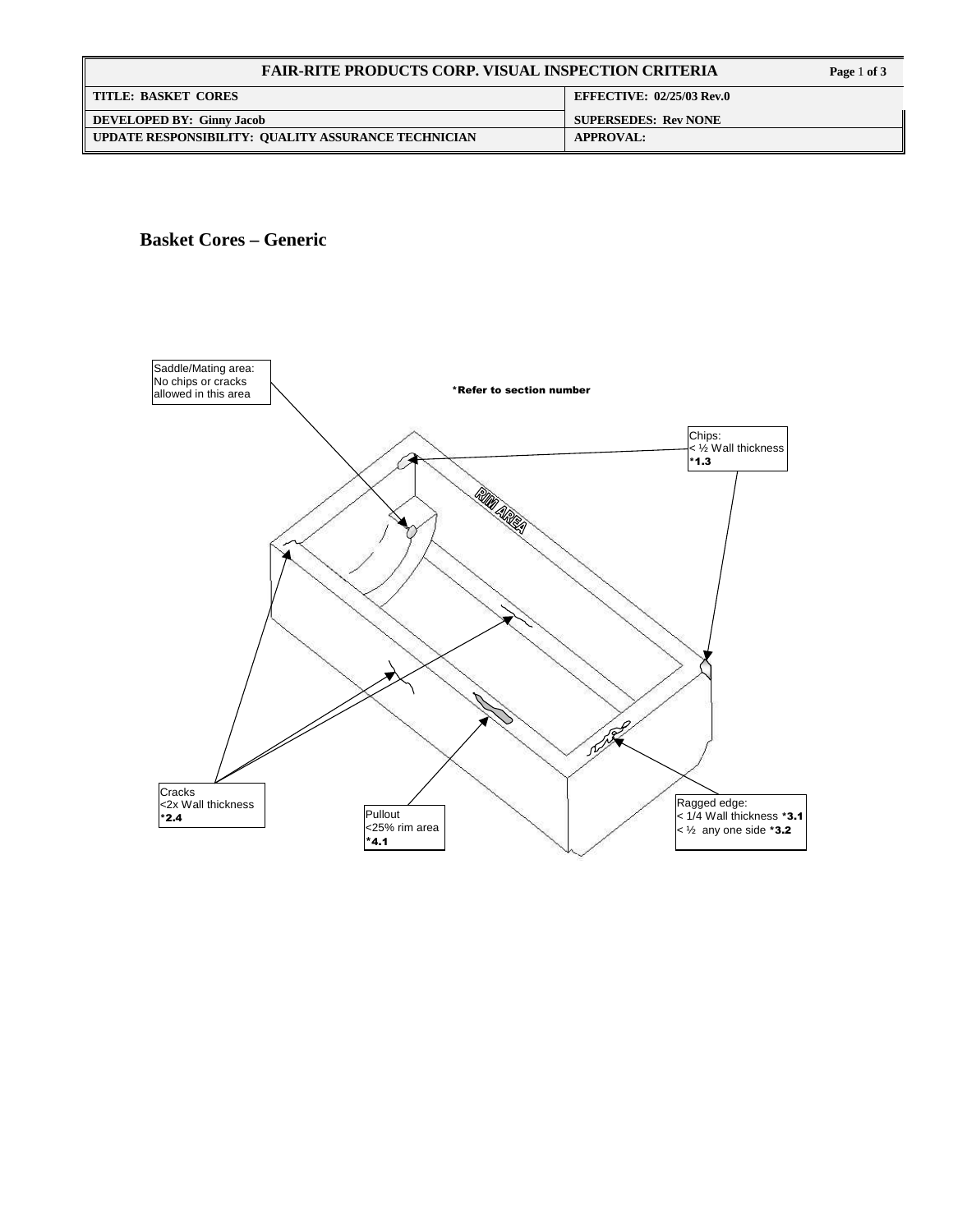| <b>FAIR-RITE PRODUCTS CORP. VISUAL INSPECTION CRITERIA</b> |                                  |
|------------------------------------------------------------|----------------------------------|
| <b>TITLE: BASKET CORES</b>                                 | <b>EFFECTIVE: 02/25/03 Rev.0</b> |
| <b>DEVELOPED BY: Ginny Jacob</b>                           | <b>SUPERSEDES: Rev NONE</b>      |
| UPDATE RESPONSIBILITY: QUALITY ASSURANCE TECHNICIAN        | <b>APPROVAL:</b>                 |



#### **1.0 Chips:**

- 1.1 Parts with more than three (3) chips are unacceptable.
- 1.2 Parts with more than two (2) chips on any one (1) surface are unacceptable
- 1.3 Chips on the rim which are either longer or wider than 1/2 of the wall thickness are unacceptable.
- 1.4 Chips on the Corners which are longer than 1/3 of the overall height of the core are unacceptable.
- 1.5 Chips on the Back wall cannot exceed the thickness of the Wall
- 1.6 Chips on the Saddle are unacceptable